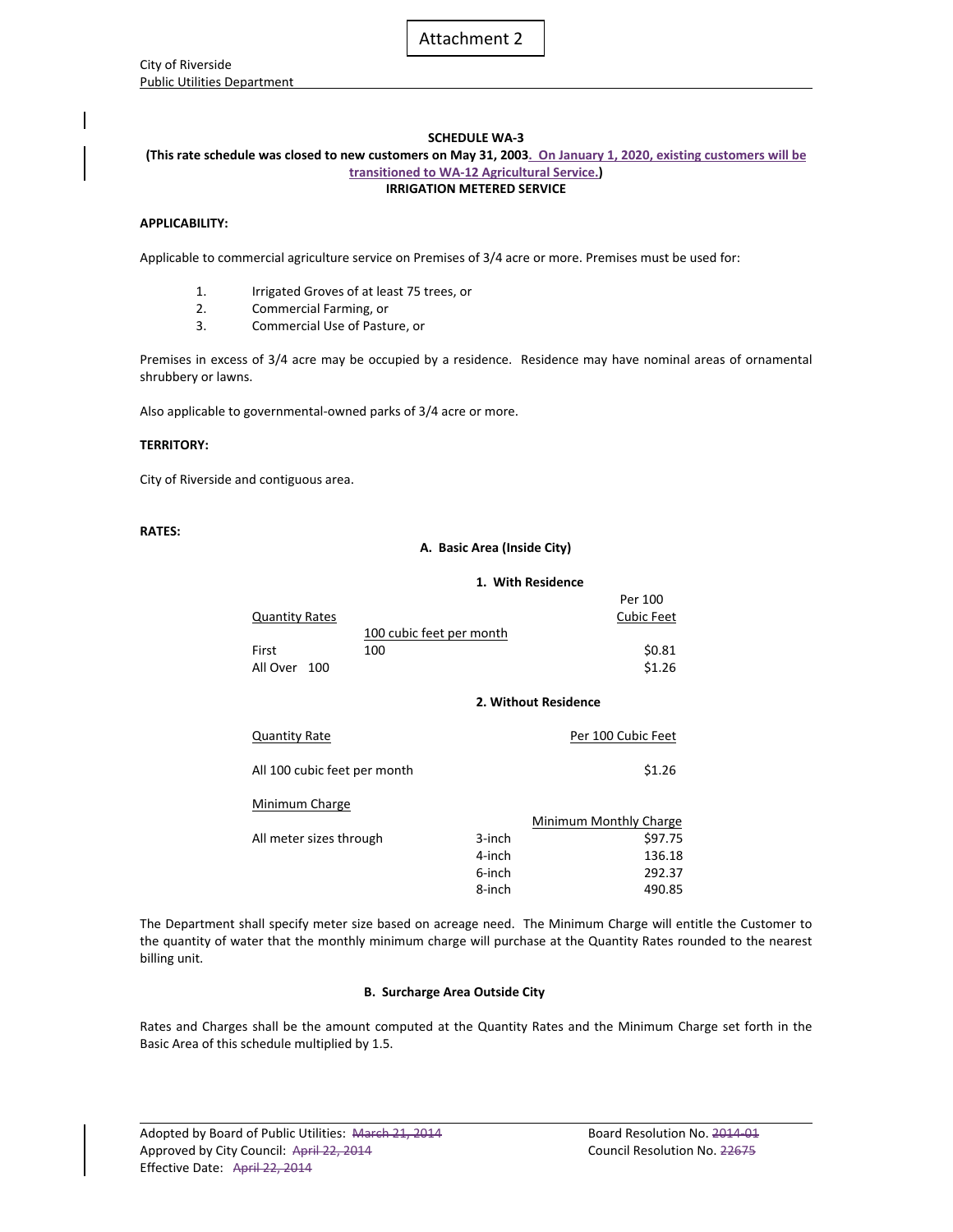Schedule WA‐3 Irrigation Metered Service ‐2‐

# **SPECIAL CONDITIONS**

- 1. This rate schedule shall not apply to any additional Customers or additional Customers' Premises after May 31, 2003. This rate schedule shall continue to apply to WA‐3 Customers and their Premises eligible for and receiving water service under WA‐3 as of May 31, 2003 only so long as such Customers and their Premises continuously meet the criteria set out in the "Applicability" section above.
- 2. Greenbelt Definition. That area defined by Section 3(a) of Proposition R approved by the voters of Riverside in 1979.
- 3. Water Conservation Surcharge

 The rates and charges above are subject to a surcharge (Water Conservation Surcharge) as adopted via City Council Resolution No. 22675 on April 22, 2014 and such surcharge as in effect from time to time. The Water Conservation Surcharge will be applied to the Customer's total water usage charge including without limitation the quantity rates, customer and minimum charge for the applicable billing period.

- 4. Applicable Rate Schedule
	- a. Applicable Rate Schedule

For Customers applying for service at an existing service address, the Utility will assign a water rate schedule based on the characteristics of the service address. The Utility will presume that any water rate previously assigned to that service address is the appropriate schedule, unless the Customer requests a review for another applicable rate schedule, rate, or optional provision. In certain situations when a Customer does not qualify for a water rate previously assigned to that service address, the Utility will assign the applicable rate to the Customer. The Utility assumes no responsibility for advising the Customer of lower optional rates under existing schedules available as a result of the Customer's changes to the characteristics of the service address.

b. Change of Rate Schedule

A change to the applicable rate schedule may be made if the Utility determines that the Customer no longer qualifies for the assigned rate schedule. The change will become effective for service rendered after the next regular meter reading following verification and approval by the Utility of such eligibility. Any change in rate schedules pursuant to this section shall be made prospectively only.

5. Water General Fund Transfer

The Water General Fund Transfer is a component of every customer's water bill, and is a transfer of up to 11.5% of revenues from the Water Fund to the City's General Fund. On June 4, 2013, the voters of the City of Riverside approved the Water General Fund Transfer as a general tax, pursuant to Article 13.C of the California Constitution.

# **ENERGY COST ADJUSTMENT FOR PUMPING WATER:**

The Quantity Rates shall be subject to an energy cost adjustment relating to increases and decreases in the cost of electric power for pumping water. This energy cost adjustment shall apply to each one hundred cubic feet (CCF) of sales to which Quantity Rates apply.

Determination of the adjustment factor shall be made at the beginning of each quarter, with the initial adjustment beginning February 1, 1983.

<u> 1989 - Johann Stoff, amerikansk politiker (d. 1989)</u>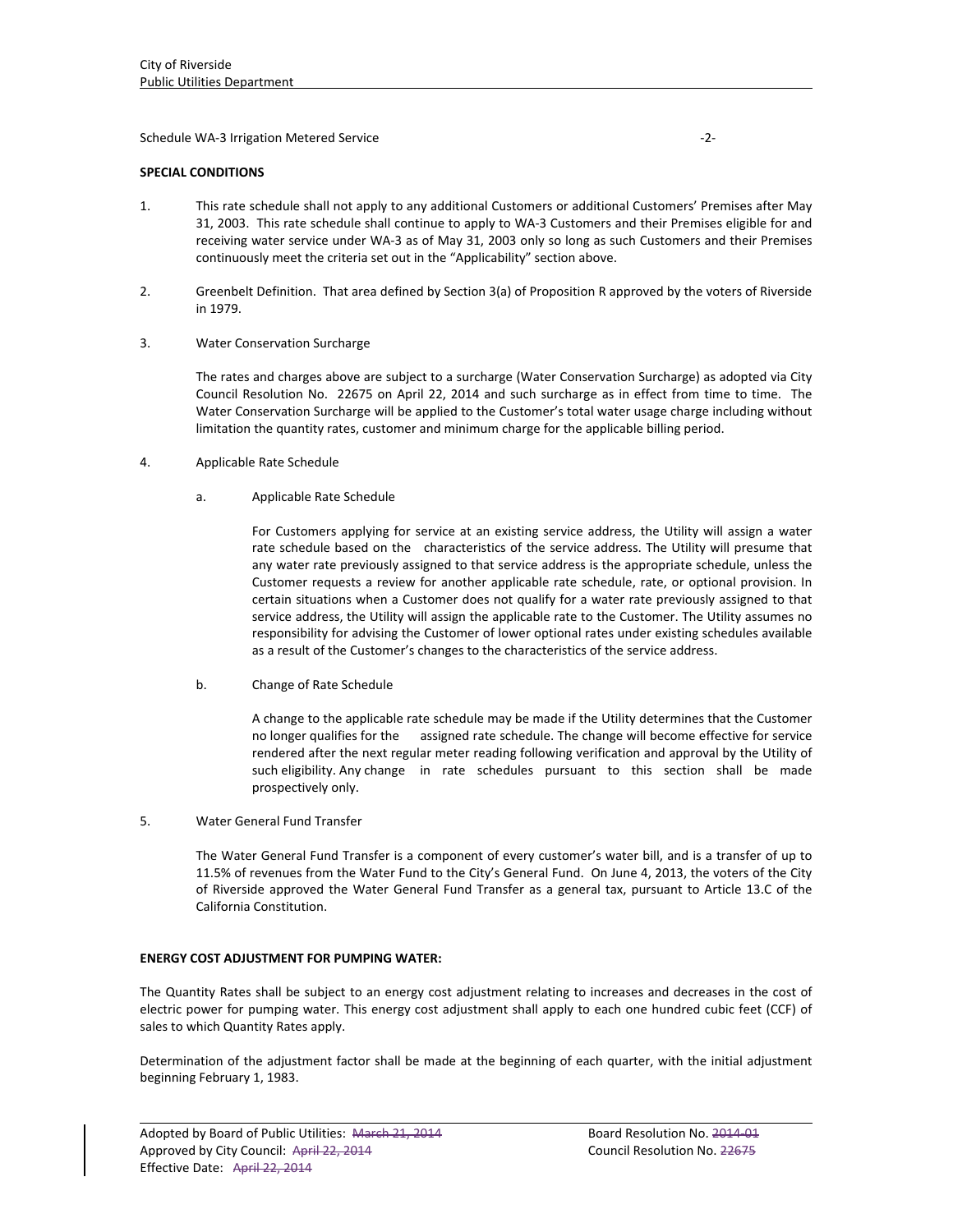Schedule WA‐3 Irrigation Metered Service ‐3‐

The energy cost adjustment shall be calculated by dividing the CCF of metered water sold in each quarter into the total dollar amount of fuel cost adjustments plus any base rate increases imposed by power suppliers for pumping water during that quarter.

- A. Fuel cost adjustment charges by Southern California Edison Company.
- B. Fuel cost surcharge charges by City of Riverside.
- C. Base rate increase charges by Southern California Edison Company.\*
- D. Base rate increase charges by City of Riverside.\*

 $$ (A+B+C+D)$  = \$.0000 per CCF CCF (Metered Sales)

The resultant shall be the energy cost adjustment factor for pumping water and shall be expressed in terms of cents per CCF carried out to the nearest \$0.0001. This factor shall be divided by 0.885 to allow for the 11.5% of gross revenue payable to the City General Fund. The resultant shall then become the energy cost adjustment to be multiplied by all CCF increments reported in billings to Customers. The resultant amount in each case, expressed to the nearest \$0.01, shall constitute the adjustment to be added to the Customer's bill.

\*(Over base rates in effect February 1, 1983)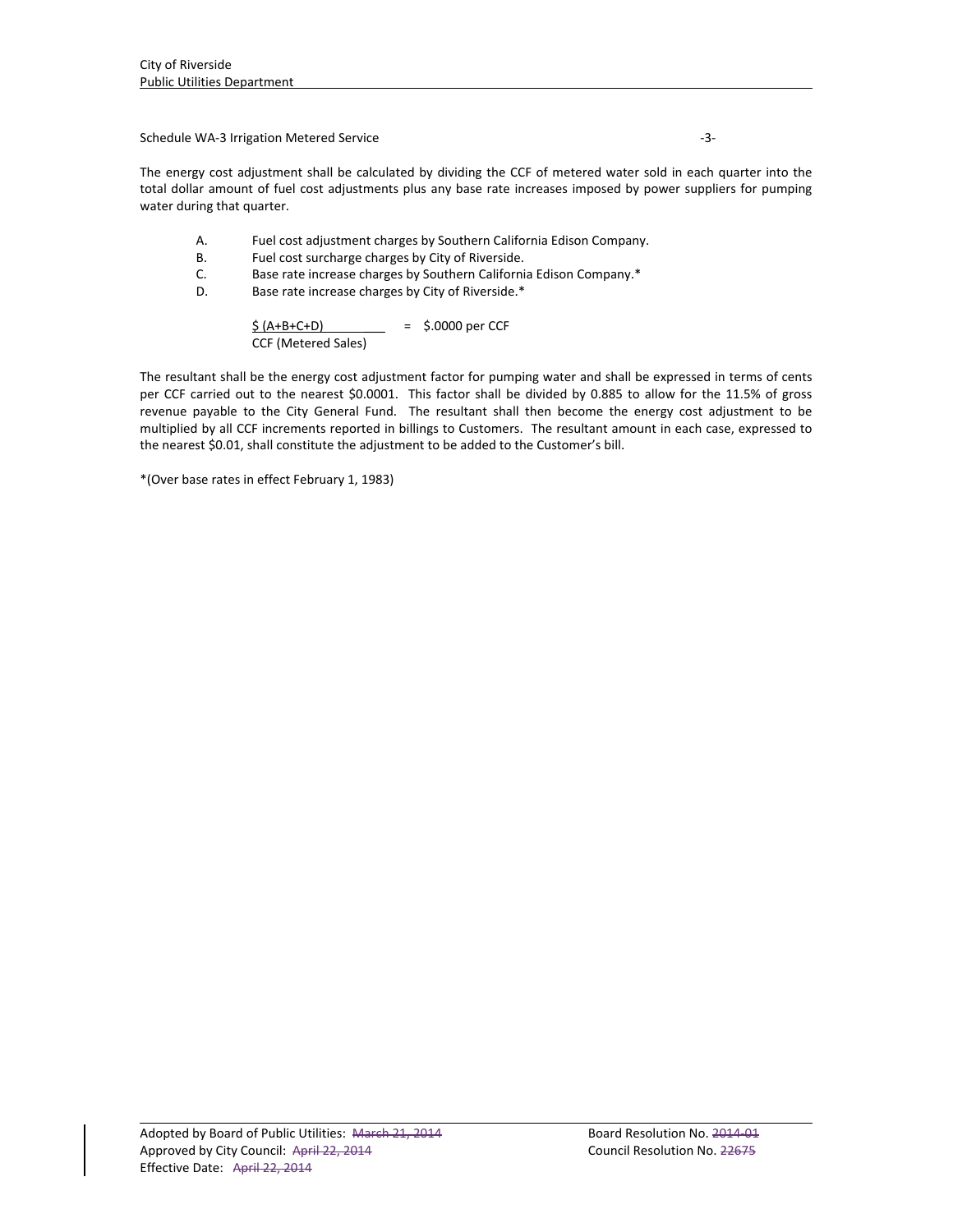## **SCHEDULE WA‐9**

## **(This rate schedule is closed to new customers upon City Council approval of WA‐12 Agricultural Service. On January 1, 2020, existing customers will be transitioned to WA‐12 Agricultural Service.) GROVE PRESERVATION SERVICE**

# **APPLICABILITY:**

Applicable to Qualifying Groves with no more than a single‐family residence and nominal ornamental landscaping on Premises. Also applicable to government‐owned parks of 3/4 acre or more that includes a Qualifying Grove and wholesale nurseries in the Greenbelt on parcels of 20 acres or under that plant staggered rows of citrus along street frontage in accordance with the City directed standards adopted for Victoria Avenue on November 12, 2003. This rate is established in order to preserve and promote groves of fruit and nut trees that represent a significant part of Riverside's heritage.

As of December 1, 2009, this rate is closed to new customers outside the Greenbelt, as defined by Section 3.a of Measure R except for parcels that are over 5 acres with a meter that does not serve a residence and is planted by fruit or nut trees.

## **TERRITORY:**

City of Riverside and contiguous area.

# **RATES:**

### **A. Basic Area (Inside City)**

#### **1. With Residence and Nominal Ornamental Landscaping**

| <b>Customer Charge</b> | Per Meter, Per Month |
|------------------------|----------------------|
| $5/8$ and $3/4$ -inch  | \$7.35               |
| $1$ -inch              | 12.21                |
| $1-1/2$ -inch          | 24.45                |
| 2-inch                 | 39.09                |
| 3-inch                 | 73.29                |
| 4-inch                 | 122.15               |
| 6-inch                 | 244.33               |
| 8-inch                 | 390.91               |

The Department shall specify meter size based on acreage need.

| <b>Quantity Rates</b> |                          | Per 100 Cubic Feet |
|-----------------------|--------------------------|--------------------|
|                       | 100 cubic feet per month |                    |
| First                 | - 15                     | \$0.91             |
|                       | 16-60                    | \$1.58             |
| All Over 60           |                          | \$1.07             |

#### **2. With Residence and more than Nominal Ornamental Landscaping**

# **Two Meters required – one for residence and landscape usage – one for Qualifying Groves**

#### *Residence and Landscape area*

<u> 1989 - Johann Stoff, amerikansk politiker (d. 1989)</u>

Quantity Rates and Customer Charges Applicable WA-1 rate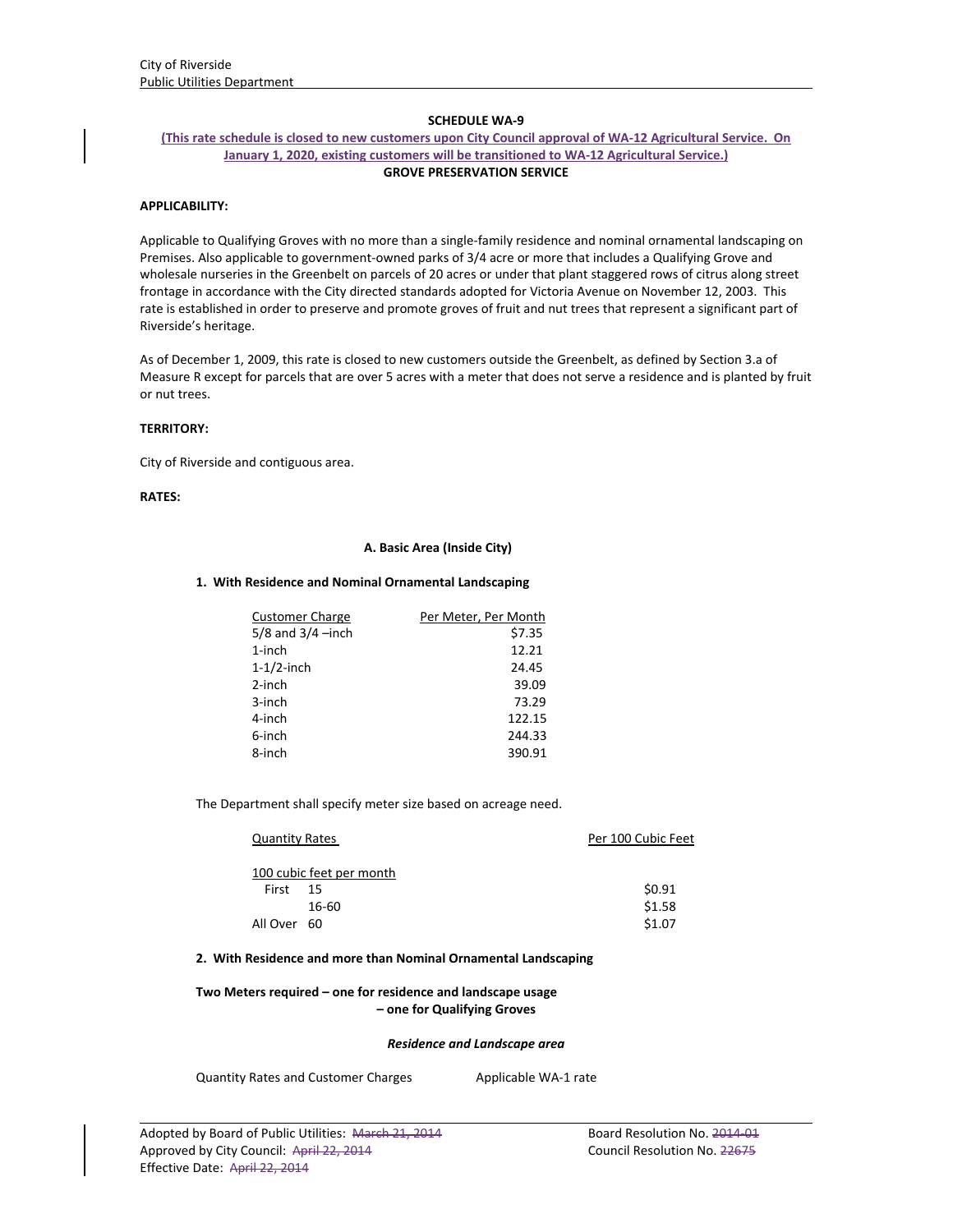Schedule WA‐9 Grove Preservation Service ‐2‐

|                        | <b>Qualifying Groves</b> |
|------------------------|--------------------------|
| <b>Customer Charge</b> | Per Meter, Per Month     |
| $5/8$ and $3/4$ -inch  | \$7.35                   |
| $1$ -inch              | 12.21                    |
| $1-1/2$ -inch          | 24.45                    |
| $2$ -inch              | 39.09                    |
| 3-inch                 | 73.29                    |
| 4-inch                 | 122.15                   |
| 6-inch                 | 244.33                   |
| 8-inch                 | 390.91                   |

The Department shall specify meter size based on acreage need.

| <b>Quantity Rates</b>        | Per 100 Cubic Feet |
|------------------------------|--------------------|
| All 100 cubic feet per month | \$1.07             |

# **3. Without Residence**

| Per Meter, Per Month |
|----------------------|
| \$7.35               |
| 12.21                |
| 24.45                |
| 39.09                |
| 73.29                |
| 122.15               |
| 244.33               |
| 390.91               |
|                      |

The Department shall specify meter size based on acreage need.

Quantity Rate **Calculation** Rev. 2012 Per 100 cubic Feet All 100 cubic feet per month \$1.07

# **B. Surcharge Area Outside City**

Charges shall be the amount computes at the Quantity Rates and the Customer charge set forth in the Basic Area of this schedule multiplied by 1.47.

# **SPECIAL CONDITIONS**

- 1. A Qualifying Grove inside the Greenbelt is defined as a cluster of at least 75 or more Qualifying Trees on 3/4 acre or more. A Qualifying Grove outside the Greenbelt is defined as a cluster of at least 75 or more Qualifying Trees on 5 acres or more with a meter that does not serve a residence and is planted by Qualifying Trees. Qualifying Trees intermingled with nominal ornamental landscaping shall be considered part of the nominal ornamental landscaping and shall not be counted in determining whether the required quantity of Qualifying Trees are present on the Premises.
- 2. Wholesale nurseries located within the Greenbelt may qualify for this rate if such nurseries plant at least two rows (three rows for nurseries located along Victoria Avenue) of non‐dwarf citrus trees along the street frontage of their Premises sufficient to screen nursery from view. Such planting shall be done in accordance with any City adopted standards or designs for standard spacing and placement of individual trees and rows of trees. Customer shall be responsible for the long term maintenance of the citrus trees, including irrigation.
- 3. Qualifying Trees is defined as those trees bearing edible fruits or nuts listed on the Qualifying Trees List maintained in the offices of the Department. The Qualifying Trees List shall be established and modified from time to time by resolution of the Board of Public Utilities.

<u> 1989 - Johann Stoff, amerikansk politiker (d. 1989)</u>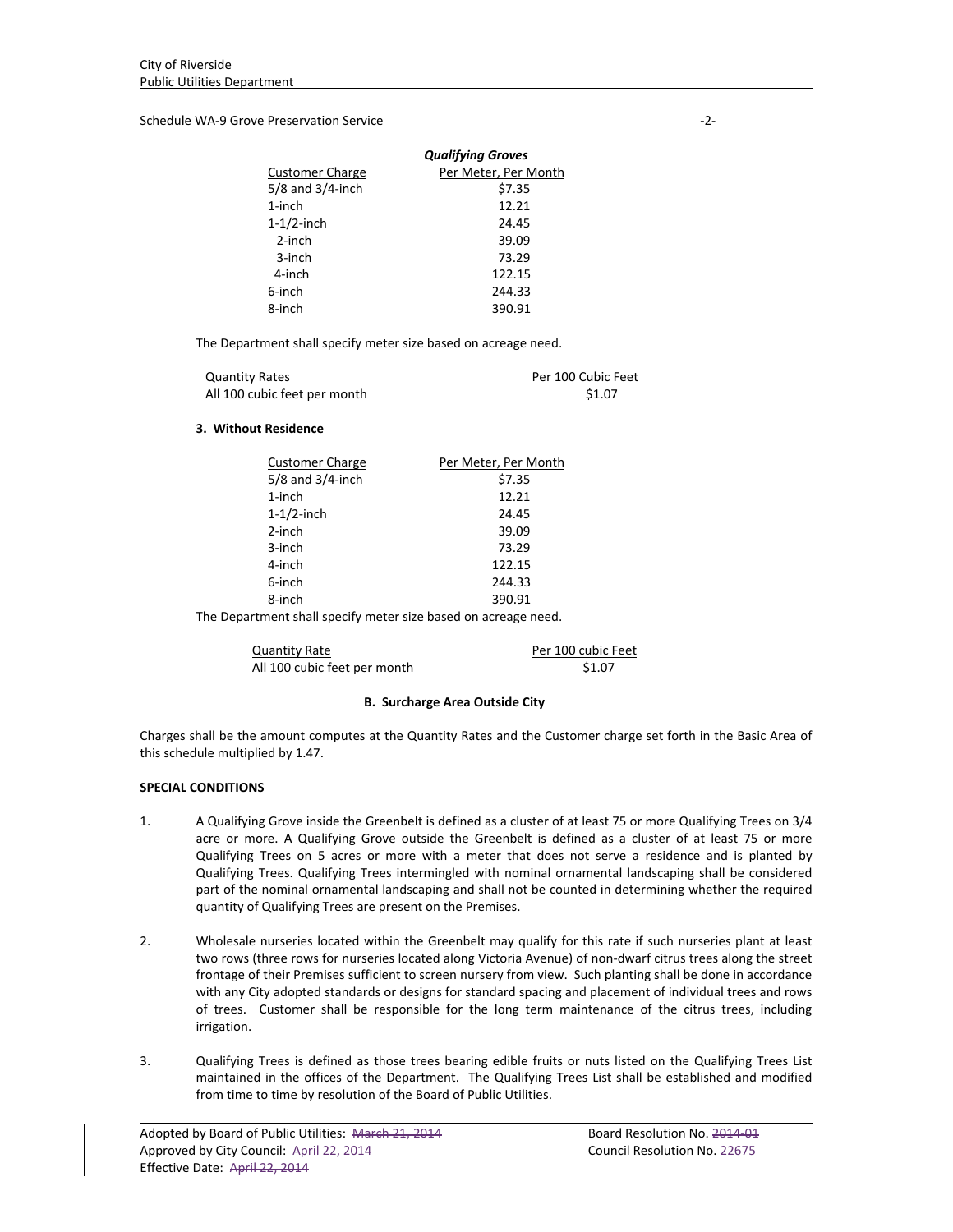## Schedule WA‐9 Grove Preservation Service ‐3‐

- 4. Nominal Ornamental Landscaping is defined as plants other than Qualifying Trees and hardscaping, covering in the aggregate not more than the greatest of 1/4 acre or 5% of total Premises acreage.
- 5. If staff determines that WA‐9 is not applicable, the Customer may appeal the determination, following the requirements set out in Part A of the "General Provisions" section of the Water Rules and Rate Schedules.
- 6. Water Conservation Surcharge

The rates and charges above are subject to a surcharge (Water Conservation Surcharge) as adopted via City Council Resolution No. 22675 on April 22, 2014 and such surcharge as in effect from time to time. The Water Conservation Surcharge will be applied to the Customer's total water usage charge including without limitation the quantity rates, customer and minimum charge for the applicable billing period.

# 7. Applicable Rate Schedule

a. Applicable Rate Schedule

For Customers applying for service at an existing service address, the Utility will assign a water rate schedule based on the characteristics of the service address. The Utility will presume that any water rate previously assigned to that service address is the appropriate schedule, unless the Customer requests a review for another applicable rate schedule, rate, or optional provision. In certain situations when a Customer does not qualify for a water rate previously assigned to that service address, the Utility will assign the applicable rate to the Customer. The Utility assumes no responsibility for advising the Customer of lower optional rates under existing schedules available as a result of the Customer's changes to the characteristics of the service address.

b. Change of Rate Schedule

A change to the applicable rate schedule may be made if the Utility determines that the Customer no longer qualifies for the assigned rate schedule. The change will become effective for service rendered after the next regular meter reading following verification and approval by the Utility of such eligibility. Any change in rate schedules pursuant to this section shall be made prospectively only.

## 8. Water General Fund Transfer

The Water General Fund Transfer is a component of every customer's water bill, and is a transfer of up to 11.5% of revenues from the Water Fund to the City's General Fund. On June 4, 2013, the voters of the City of Riverside approved the Water General Fund Transfer as a general tax, pursuant to Article 13.C of the California Constitution.

## **ENERGY COST ADJUSTMENT FOR PUMPING WATER:**

The Quantity Rates shall be subject to an energy cost adjustment relating to increases and decreases in the cost of electric power for pumping water. This energy cost adjustment shall apply to each one hundred cubic feet (CCF) of sales to which Quantity Rates apply.

Determination of the adjustment factor shall be made at the beginning of each quarter, with the initial adjustment beginning February 1, 1983.

The energy cost adjustment shall be calculated by dividing the CCF of metered water sold in each quarter into the total dollar amount of fuel cost adjustments plus any base rate increases imposed by power suppliers for pumping water during that quarter:

<u> 1989 - Johann Stoff, amerikansk politiker (d. 1989)</u>